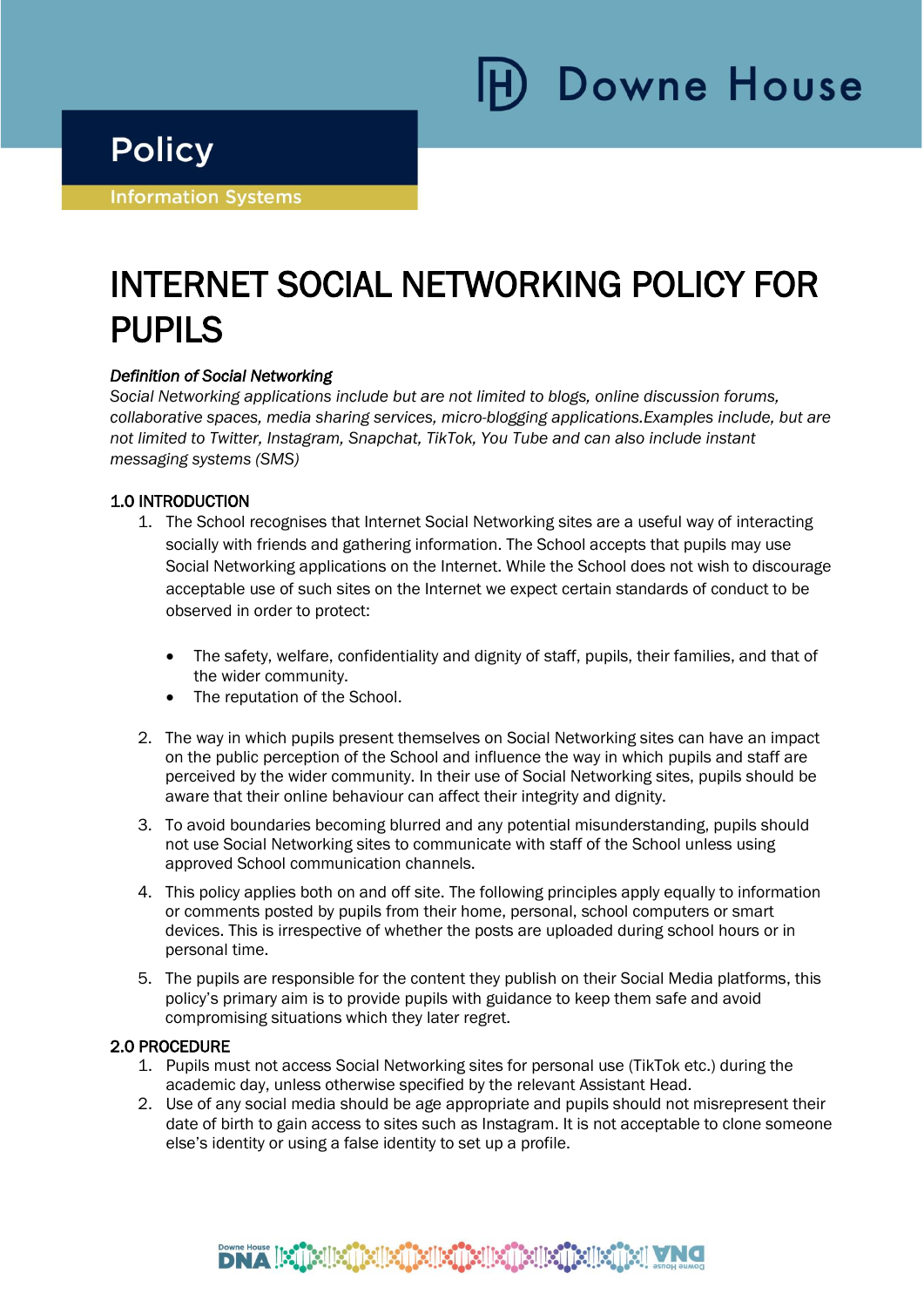- 3. Pupils should not be 'friends' with staff on personal Social Networking sites as this could be viewed as a Safeguarding and Child Protection issue. Pupils may however, 'follow' or 'friend' official School accounts such as, but not limited to, @DHLINKS on twitter.
- 4. Pupils should remember that their profiles on Social Networking sites could directly link their behaviour outside of School with the reputation of Downe House. Any online conduct that could bring the School into disrepute or cause a negative impact on the school community is forbidden.
- 5. Online behaviour that could, in the opinion of the School, cause distress or jeopardise the safety, confidentiality, dignity or reputation of others, whether part of the Downe House community or not, is not acceptable.
- 6. Pupils should take adequate precautions when using Social Networking sites and applications, both in vetting material that could be connected to them (e.g. through their own friendship profiles) and through the appropriate use of security settings. Appropriate security settings should be used to maintain privacy. Social Networking sites which hold personal information and that do not have security settings in place should be avoided.
- 7. The girl's security settings on Social Networking sites such as Facebook should be reviewed regularly as these providers often update their security policies which may allow unauthorised access to the girl's profile without them being fully aware of such changes.
- 8. Pupils should be aware that once content is shared online it is possible for it to be circulated more widely than intended without prior consent or knowledge (even if content is thought to have been deleted or privately shared).
- 9. Pupils should not post/tag comments, photographs, video, or other content about any member of the community without their express permission. Downe House must not be tagged as a location or mentioned in any Social Media posts, blogs, tweets etc.
- 10. It is not acceptable to produce any material that is offensive, defamatory, discriminatory, or inappropriate about the School, staff or other pupils. This includes the use of bad language and any form of Cyber bullying.
- 11. Any legal breaches online such as posting nude images would be dealt with by the police and the sanctions would be carried out in line with the law.
- 12. The School will monitor IT systems and Social Media Sites as is deemed necessary to prevent or detect inappropriate usage.
- 13. Transcripts or screenshots of Social Networking communications may be used in any disciplinary proceedings.
- 14. If pupils become aware of misuse of Social Networking sites by another pupil, they should inform their Housemistress/master, Assistant Head of Section or member of the Leadership Team.
- 15. Pupils whose conduct breaches this policy in any way may be subject to disciplinary action in accordance with the School's Behaviour and Discipline Policy.
- 16. This policy should be read in conjunction with the School's 'IS Acceptable Usage Policy', 'Behaviour and Discipline Policy'.
- 17. It should be noted that online behaviour, deemed unsuitable by the Headmistress and in accordance with this policy, may have an impact on a girl's future relationship with Downe House. This includes, but is not limited to, references, support from the Foundation (including DH Links) and connections with the Downe House Seniors' Association.

#### 3.0 Sanctions:

In the judgement of the Headmistress, if a girl is seen to bring the School into serious disrepute, or if she places the welfare, safety, dignity or reputation of others in jeopardy, whether or not they are members of the School community, she will be:

1. Suspended